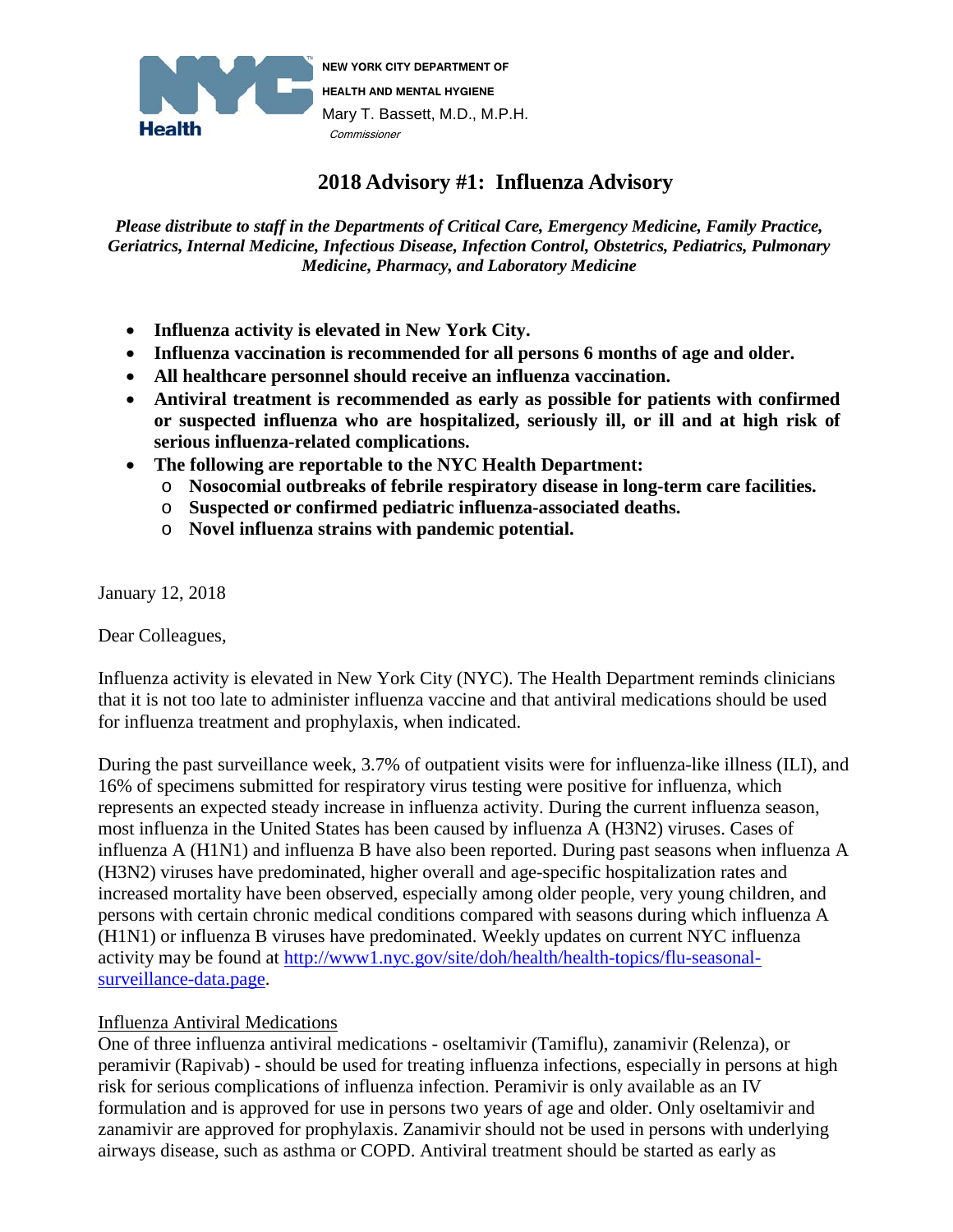possible for any patients with confirmed or suspected influenza who are hospitalized, seriously ill, or ill with a high risk of serious influenza-related complications. The latter group includes:

- Persons over 65 or under 2 years of age
- Pregnant women, or those who have given birth within the previous 2 weeks
- Persons with diabetes, chronic lung (e.g., asthma), heart, kidney, liver, or blood disorders, neurological disorders compromising respiration, history of stroke, morbid obesity (i.e., body-mass index > 40), or who are immunocompromised (e.g. HIV, AIDS and/or cancer)
- Persons under 19 years of age who are on long-term aspirin therapy

Treatment should begin as soon as influenza is suspected, regardless of vaccination status or rapid test results, and should not be delayed for confirmatory testing. Further recommendations on the use of antiviral drugs are available at:

<http://www1.nyc.gov/site/doh/health/health-topics/flu-seasonal-treatment.page> <http://www.cdc.gov/flu/professionals/antivirals/index.htm>

### Influenza Vaccine Recommendations and Supply

Influenza vaccine coverage levels in NYC are far below the Healthy People 2020 Goals for all age groups. A recommendation from a clinician is the most important factor in determining whether someone is vaccinated. Annual influenza vaccination is recommended for all persons 6 months and older. Anyone who has not yet been vaccinated this season should get an influenza vaccine now.

In some higher risk populations, influenza vaccination is particularly important. The following groups should be vaccinated because of an increased risk of influenza-associated complications: pregnant women, young children 6 to 59 months of age, persons 65 years of age and older, persons with underlying health conditions like asthma and diabetes (see

[http://www.cdc.gov/flu/about/disease/high\\_risk.htm](http://www.cdc.gov/flu/about/disease/high_risk.htm) for a complete list), people with body mass index >40 kg/m<sup>2</sup>, American Indians/Alaskan Natives, and residents of long-term care facilities. The following groups should be vaccinated because of the risk of acquiring and transmitting influenza to others: all healthcare personnel, household contacts and caregivers of persons with underlying medical conditions, adults 50 years and older, and children  $\leq$ 5 years of age, especially those younger than 2 years of age.

If you need more vaccine, influenza vaccine is still available for purchase. For a list of available products and where to purchase to them, visit [http://www.izsummitpartners.org/ivats/.](http://www.izsummitpartners.org/ivats/) Providers enrolled in the Vaccines for Children (VFC) program who need to order additional vaccine or have questions about their influenza vaccine order, can visit [www.nyc.gov/health/cir](http://www.nyc.gov/health/cir) and log on to the Online Registry to place or track a request. You may also send an e-mail to nycimmunize@health.nyc.gov.

Detailed information on influenza prevention and control, including influenza and pneumococcal vaccine recommendations, is available in the Health Department's City Health Information: Influenza Prevention and Control, 2017-2018 publication

[https://www1.nyc.gov/assets/doh/downloads/pdf/chi/chi-36-5.pdf.](https://www1.nyc.gov/assets/doh/downloads/pdf/chi/chi-36-5.pdf) For further information on ordering vaccine, vaccine supply, standing orders, sample refusal forms, patient education materials, and additional resources to promote influenza vaccination, please visit [www.nyc.gov/flu.](http://www.nyc.gov/flu)

# Reporting of Influenza Vaccine Doses Administered

Providers must report all doses of vaccine administered to children less than 19 years of age to the Citywide Immunization Registry (CIR). Vaccines administered to adults 19 years and older can also be reported to the CIR with consent. For more information, please visit